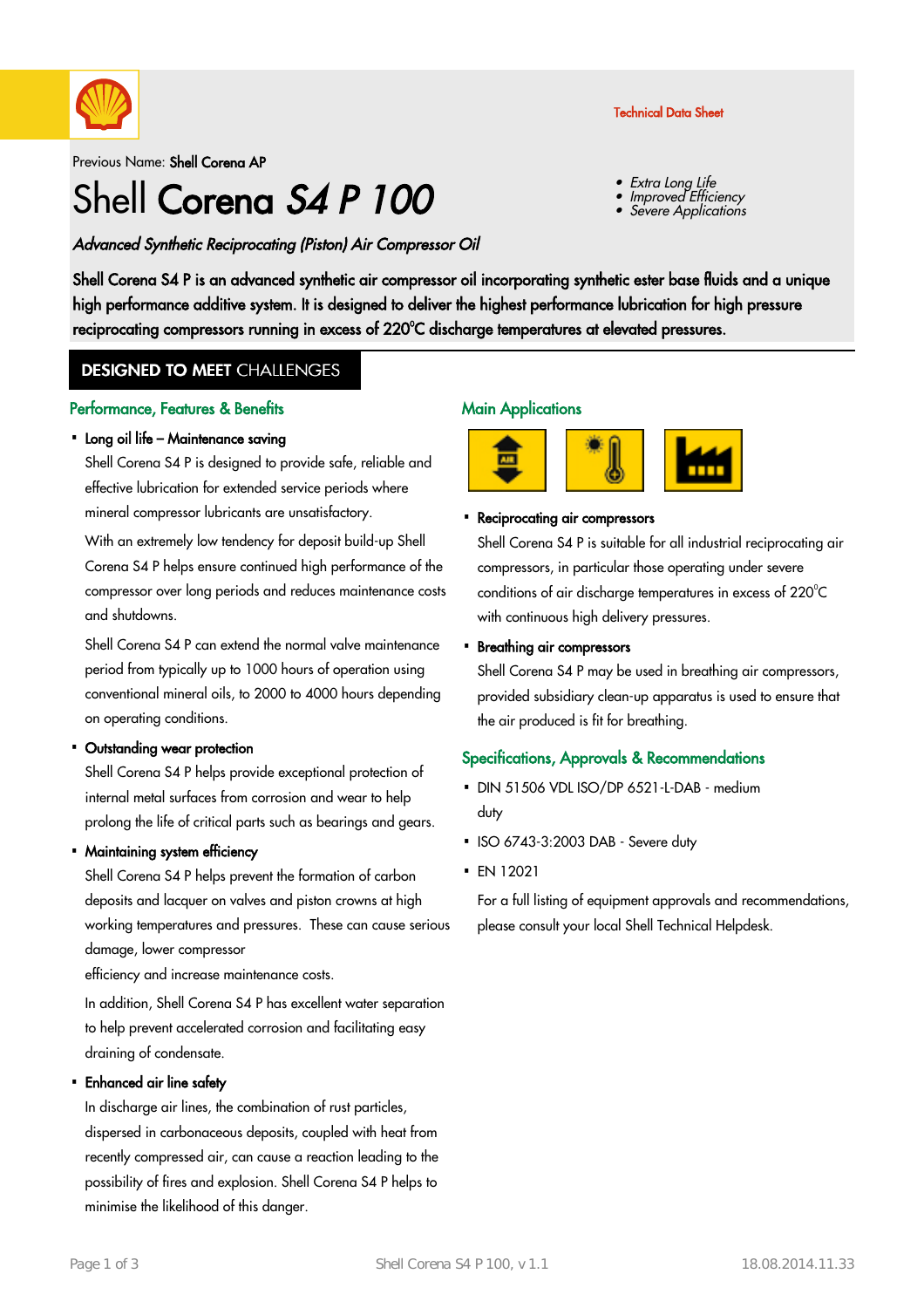#### Compatibility & Miscibility

Miscibility ·

Shell Corena S4 P oils are fully miscible with mineral oils, although dilution with mineral lubricants will markedly reduce its performance.

# • Seal Compatibility

Typical Physical Characteristics

Shell Corena S4 P, in common with other ester-based lubricants, is not compatible with all seal materials, and some older compressors may need to have the seals changed before they can be run on the new grades.

#### • Compatibility Guide : Acceptable High Nitrite content (SEB5)

>36% acrylonitrile

• Compatibility Guide : Majority Acceptable Medium nitrile content (SE70)

30 - 36% acrylonitrile

Compatibility Guide : Not recommended Low nitrile content

<30% acrylonitrile

| <b>Properties</b>                        |                      |                   | Method           | <b>S4 P 100</b> |
|------------------------------------------|----------------------|-------------------|------------------|-----------------|
| <b>ISO Viscosity Grade</b>               |                      |                   | <b>ISO 3448</b>  | 100             |
| Performance Standard                     |                      |                   | <b>DIN 51506</b> | <b>VDL 100</b>  |
| <b>Kinematic Viscosity</b>               | @40 $^{\circ}$ C     | $mm^2/s$          | ASTM D445        | 100             |
| <b>Kinematic Viscosity</b>               | @100 $^{\circ}$ C    | $mm^2/s$          | ASTM D445        | 10.2            |
| <b>Density</b>                           | @15 $^{\circ}$ C     | kg/m <sup>3</sup> | ASTM D1298       | 988             |
| Flash Point (COC)                        |                      | $^{\circ}C$       | <b>ASTM D92</b>  | 260             |
| <b>Pour Point</b>                        |                      | $^{\circ}$ C      | ASTM D97         | $-39$           |
| <b>Sulphated Ash</b>                     |                      | %m                | <b>DIN 51575</b> | < 0.02          |
| <b>Rust Prevention - Distilled Water</b> | 24 hrs               | Pass              | ASTM D665A       | Pass            |
| <b>Copper Corrosion</b>                  | $(100^{\circ}C/3hr)$ | $^{\circ}C$       | ASTM D130        | 1 <sub>b</sub>  |
| <b>Water Separability</b>                | @82 $^{\circ}$ C     | min               | ASTM D1401       | 25              |

These characteristics are typical of current production. Whilst future production will conform to Shell's specification, variations in these characteristics may occur.

#### Health, Safety & Environment

#### • Health and Safety

Shell Corena S4 P Oil is unlikely to present any significant health or safety hazard when properly used in the recommended application and good standards of personal hygiene are maintained.

Avoid contact with skin. Use impervious gloves with used oil. After skin contact, wash immediately with soap and water.

Guidance on Health and Safety is available on the appropriate Material Safety Data Sheet, which can be obtained from http://www.epc.shell.com/

# • Protect the Environment

Take used oil to an authorised collection point. Do not discharge into drains, soil or water.

#### Additional Information

# • Advice

Advice on applications not covered here may be obtained from your Shell representative.